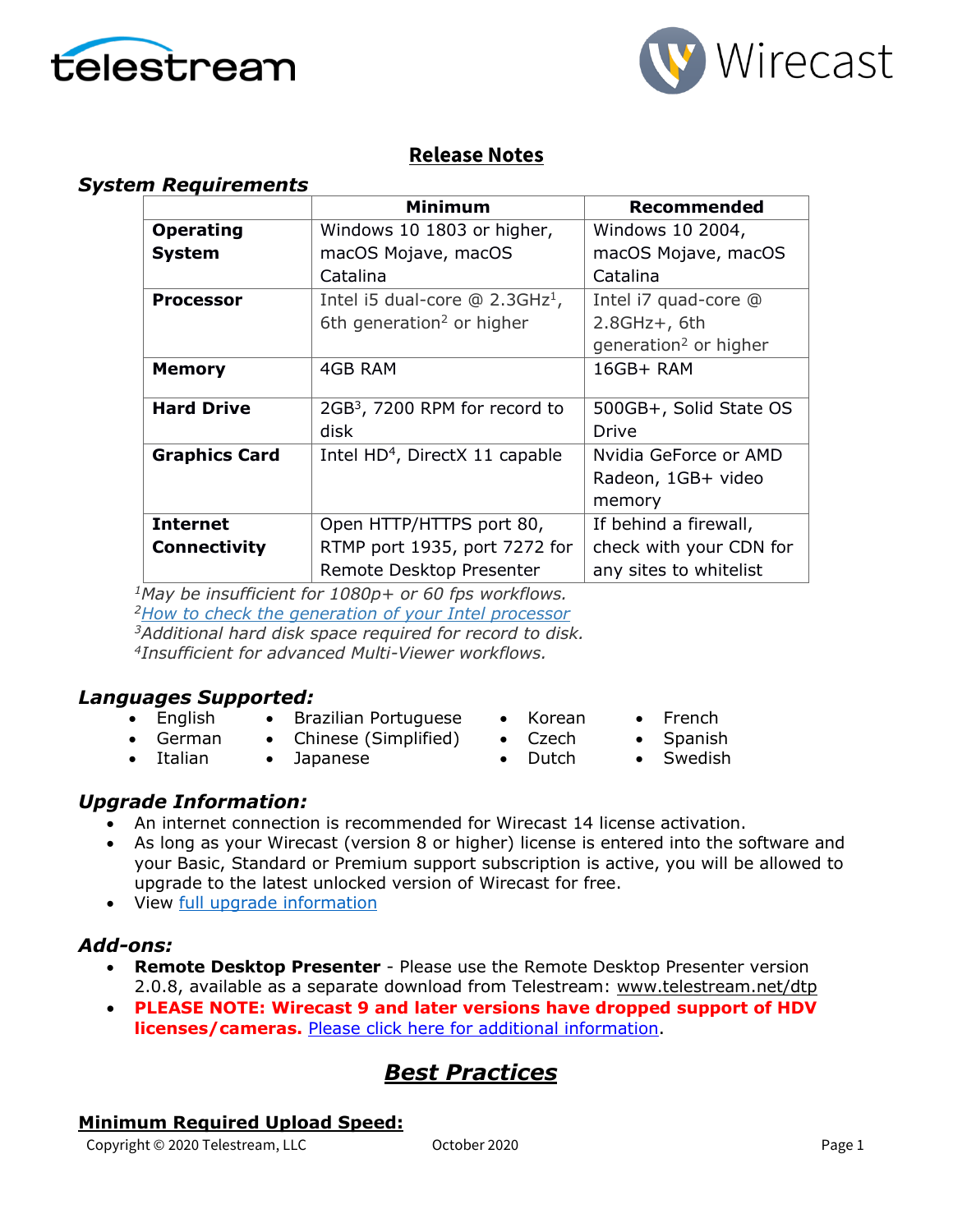

- It is recommended that an upload speed rate of at least double the selected video bitrate be available, especially for a total target bitrate of 10Mbps (Megabits per second) or less, or when there are multiple outgoing streams.
- Upload speed can be tested at a website such as [TestMy.net/upload.](http://testmy.net/upload)
- Additional tasks that can consume upload bandwidth on the network should also be considered when determining how much of the available upload bandwidth can be allocated towards streaming.

#### **Rendezvous**

Wirecast Rendezvous uses WebRTC technology that can be very resource intensive. For the best experience, we suggest considering the following table when choosing hardware:

|                        | Studio (2 guests + 1<br>host) | Pro (7 guests + 1<br>host)  |
|------------------------|-------------------------------|-----------------------------|
| Bandwidth <sup>5</sup> | Add 4 Mbps                    | Add $5+$ Mbps <sup>6</sup>  |
| Processor <sup>5</sup> | $i5$ quad-core <sup>7</sup>   | $i7$ quad-core <sup>7</sup> |

<sup>5</sup> Based on a single simultaneous stream of 720p30 x264 @ 4.0Mbps.

<sup>6</sup> Bandwidth per guest will scale downwards as more are added to maintain reliability.

 $7$  Minimum recommended processor with example stream<sup>4</sup>. More demanding workflows may require a more capable CPU.

See our [Rendezvous Best Practices Guide](http://www.telestream.net/pdfs/technical/Wirecast-Rendezvous-Best-Practices-Guide.pdf) for more information.

#### **ISO Recording:**

- Solid State Drive or fast RAID array recommended for ISO Recording and Replay functionality.
- Actual data rates will vary depending on quality level selected for ProRes (Mac) or MJPEG recording (Windows), as well as the resolution and frame rate selected.
	- For Mac ProRes recording please refer to [Apple's ProRes data rate specifications](https://en.wikipedia.org/wiki/Apple_ProRes#ProRes-Overview).
	- Windows MJPEG Best Quality Guidelines (Megabytes per second):
		- $\circ$  1080i and 1080p 29.97 and 30 FPS, MJPEG Best Quality  $\sim$ 25MB/sec
			- o *1080p 60 FPS, MJPEG Best Quality* ~50 MB/sec
			- o *720p 59.94 and 60 FPS, MJPEG Best Quality* ~20 MB/sec
- Total expected data rate should be compared to available disk write speed to ensure adequate disk throughput.

#### *Failure to ensure the available disk write speed is greater than the highest expected total data rate may result in frames being dropped from recordings (ISO, Replay, and Record-to-Disk).*

## *Best Practices (cont.)*

#### **Hardware accelerated encoding requirements:**

● Intel Quick Sync Video encoding requires an Intel CPU with an Intel® QuickSync Video core[.](http://ark.intel.com/search/advanced?QuickSyncVideo=true&MarketSegment=DT)

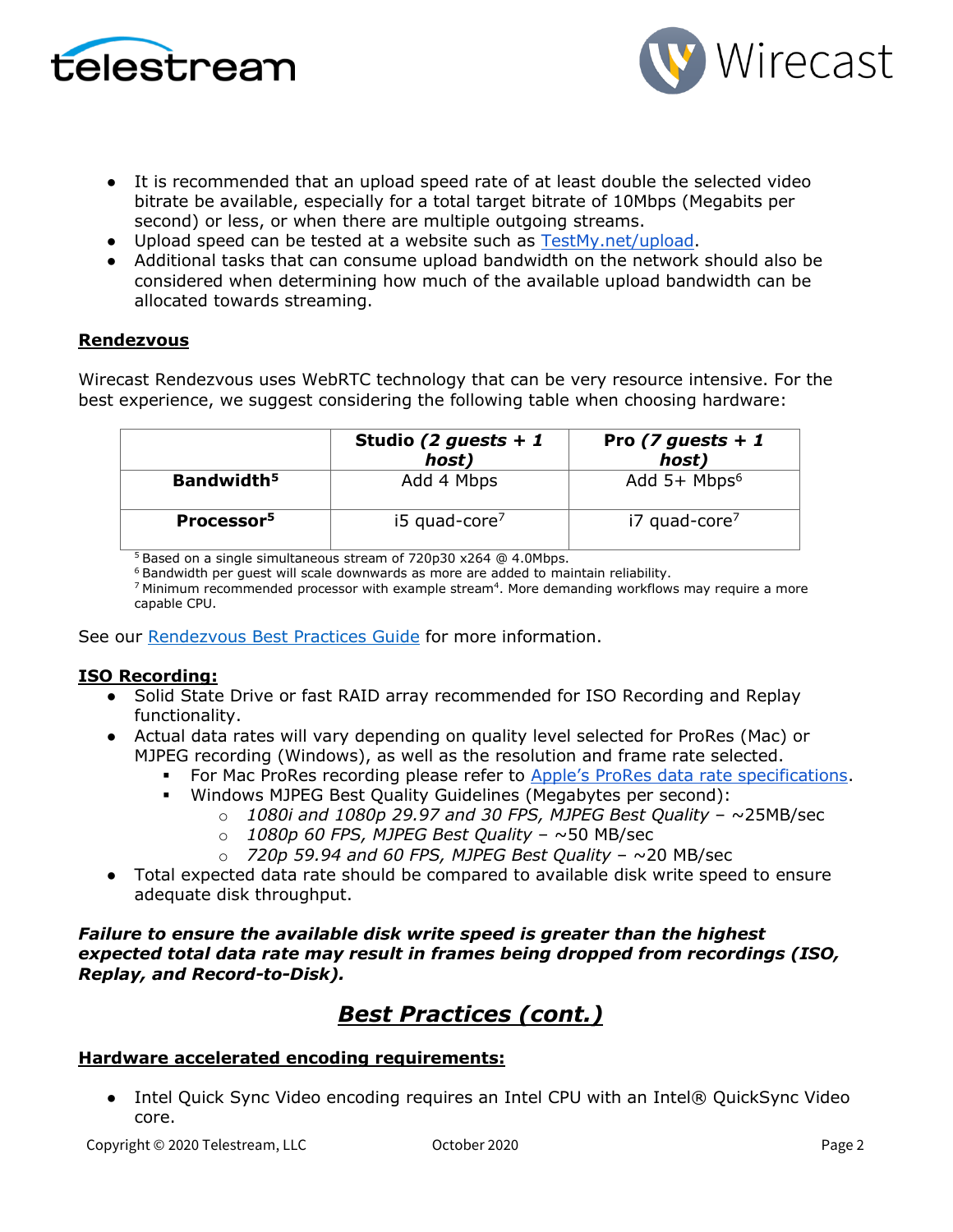



[List of Intel CPUs supporting QuickSync](https://ark.intel.com/content/www/us/en/ark/search/featurefilter.html?productType=873&0_QuickSyncVideo=True)

- NVIDIA NVENC encoding requires an NVidia GPU with Kepler architecture or newer[.](https://developer.nvidia.com/nvidia-video-codec-sdk) [NVIDIA only maintains a general list of supported GPUs](https://developer.nvidia.com/nvidia-video-codec-sdk)
- Apple Hardware Accelerated H.264 encoding requires a Mac with an integrated Intel GPU\*.

*\*This may change in the future, as the Apple API decides what hardware acceleration method is to be used. At the time of this writing, only Quick Sync via an Intel GPU is supported.*

#### **High frame-rate streaming (60fps):**

- High frame-rate streaming will result in increased CPU usage and require a higher bit rate (4Mbps or higher) for a quality encode.
- Simply switching to a higher frame-rate without ensuring the CPU and bitrate are sufficient may result in a lower quality encode.

#### **CPU Usage:**

- Consider lowering your canvas frame rate and/or streaming resolution to lower CPU usage.
- Maintained system CPU usage greater than 60% will increase the likelihood of dropped frames.

*(End of Page)*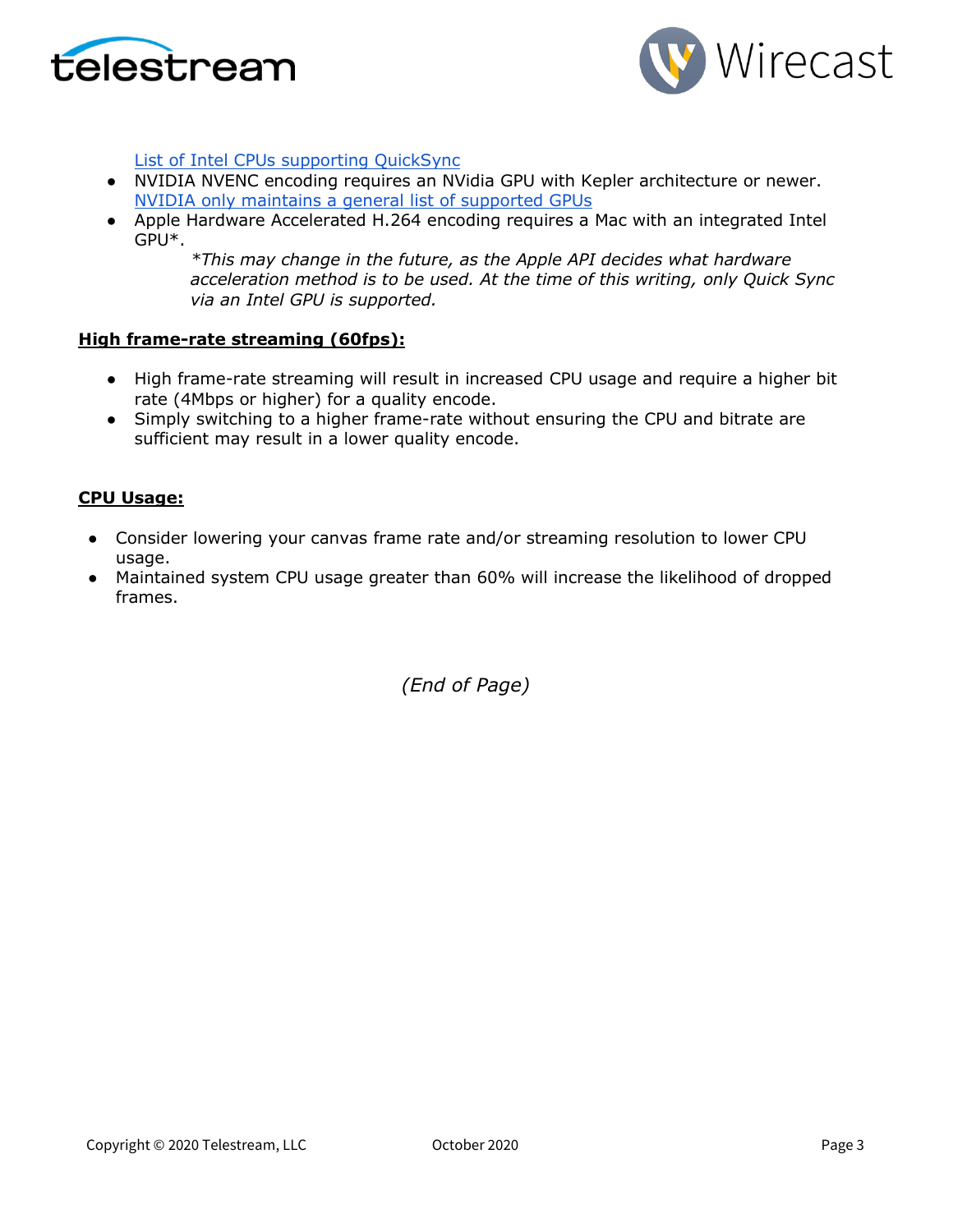



# **Wirecast 14.0.3**

#### • **Fixes:**

- WIRE-18045: Updated the Lumens PTZ Profile, which may have the happy consequence that some Sony cameras will now work with this profile.
- WIRE-18030: We now limit the Multiviewer render frame rate to the canvas frame rate, which should reduce the amount of background processing going on. Previously this would always render at 60Hz.
- WIRE-18028: We removed the Stream Now event for YouTube Destination, since YouTube has removed this option.
- WIRE-18027: Fixed a Backenderror when creating a YouTube Event. No one wants a backenderror.
- WIRE-17990: Fixed a crash that could occur if you edited a YouTube Scheduled Event and that Event mysteriously returned a start date of 1/1/1970.
- WIRE-17955/WIRE-17941: Text Scrolling now works when OS is set to any language other than English.
- WIRE-17934: We re-enable Global Keyboard Shortcuts on macOS Big Sur. If you were following closely, we disabled them on Catalina because they caused a crash. Big Sur doesn't have that issue.
- WIRE-17913: RTMP output stream field can now be empty, and you can write your own stream name into the field.

#### **Known Issues**

- NOTE: XKeys Controller does not currently work on macOS Big Sur. If you plan to use XKeys with Wirecast, we advise you to stay on macOS Catalina or Mojave.
- NOTE: As part of the fix for WIRE-17286, on BlackMagic devices, we now identify them via hardware ID instead of enumeration order. The fallout is that if you have a document that once referred to one piece of hardware it may fail to initially reference a different piece of hardware. The workaround is to use the asset manager to replace the references to the new hardware. Once done, that document should save your new sources as expected.

## **Wirecast 14.0.2**

• This was a non-public release specific to Wirecast Gear.

# **Wirecast 14.0.1 (Mac only)**

- **Fixes:**
	- WIRE-17908: Fixed rare crash when stopping an RTMP output on macOS

# **Wirecast 14.0**

• **New & Improved:**

Copyright © 2020 Telestream, LLC October 2020 Page 4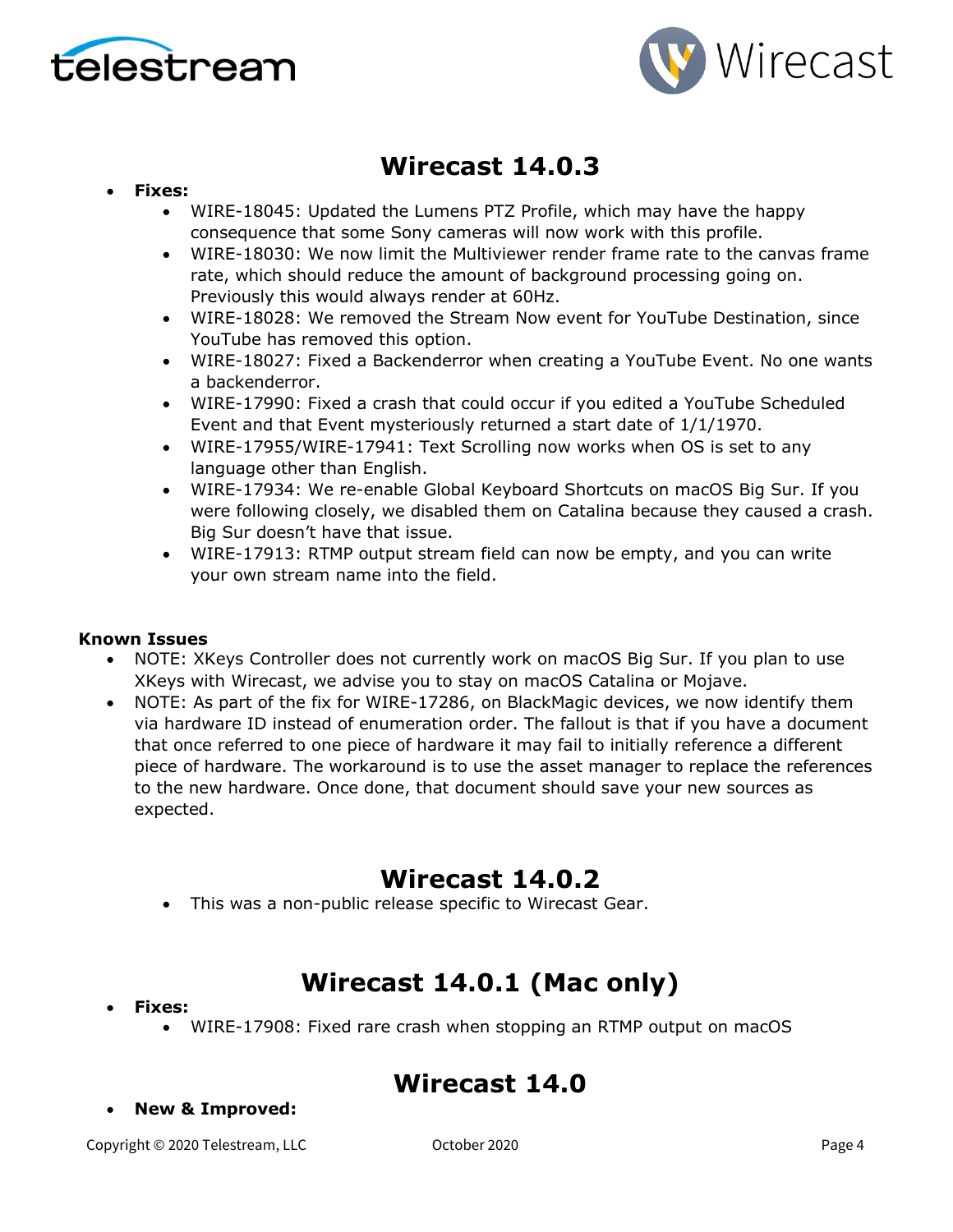



- WIRE-17882: Added an option on Wirecast Gear licenses to disable audio capture from the capture cards.
- WIRE-17852/ WIRE-17835: Added a lock button to link the new width and height size fields in the Video Properties tab.
- WIRE-17730: Updated Wirecast Gear 300 and 400 series capture cards drivers and SDK to version 190.1.
- WIRE-17825: Brightened the display of Stream/Record/ISO Times.
- WIRE-17705: Removed a superfluous error message.
- WIRE-17704: Implemented a new way to scale your sources using a handy Jog Wheel widget.
- WIRE-17674: Add a visual example to the documentation of the Countdown Clock Display Gear icon menu.
- WIRE-17666: Removed Auto-Canvas option as it was confusing and no longer serving a useful purpose. New documents will default to 720p. Older documents will be set at their actual canvas size, and you'll get a warning if your output resolutions don't match your canvas size.
- WIRE-17628: We updated some code to make our capture card inputs more efficient for Wirecast Gear 300 and 400 series.
- WIRE-17617: Updated the highlight color for Windows buttons to be less obnoxious than the bright green.
- WIRE-17610: Clarified a bit of wording on Chromakey Properties.
- WIRE-17594: Added support for Snap Camera.
- WIRE-17586: Improved the design of the NDI GPU encoding toggle button to make it clearer which was off, and which was on.
- WIRE-17585: Added a checkbox option in Advanced Preferences to allow you to reconnect live shots automatically if they get disconnected. Defaults to checked.
- WIRE-17577: Implemented a system of fixed latency for selecting the video & audio frames to render for each source. As part of this, we added a new text field to the Advanced section of the Preferences that will let you specify the Global Input Latency Wirecast should use. Lower latency means more possibility of audio blips; longer latency means more delay before video & audio are shown.
- WIRE-17556: We added an option to disconnect all peers when ending a Rendezvous session
- WIRE-17533: Added the ability to set a LinkedIn Live event to "Public" or "Private".
- WIRE-17467: Added a font face pop up to more accurately select font variations.
- WIRE-17451: Updated the term "Audio Interface" to the more descriptive "Audio Playback" for clarity.
- WIRE-17432: Now we allow you to create a custom encoder when outputting to Facebook Live.
- WIRE-17325: Added a tooltip to help explain the Facebook Optimize Connection button.
- WIRE-17318: We no longer notify you when a new update comes out if your OS is not supported.
- WIRE-17317/WIRE-17238: Updated the button placement in the Rendezvous dashboard to prevent you from unintentionally starting a new session when you meant to connect to a previous session.
- WIRE-17313: Made a minor update to the Vimeo Output API.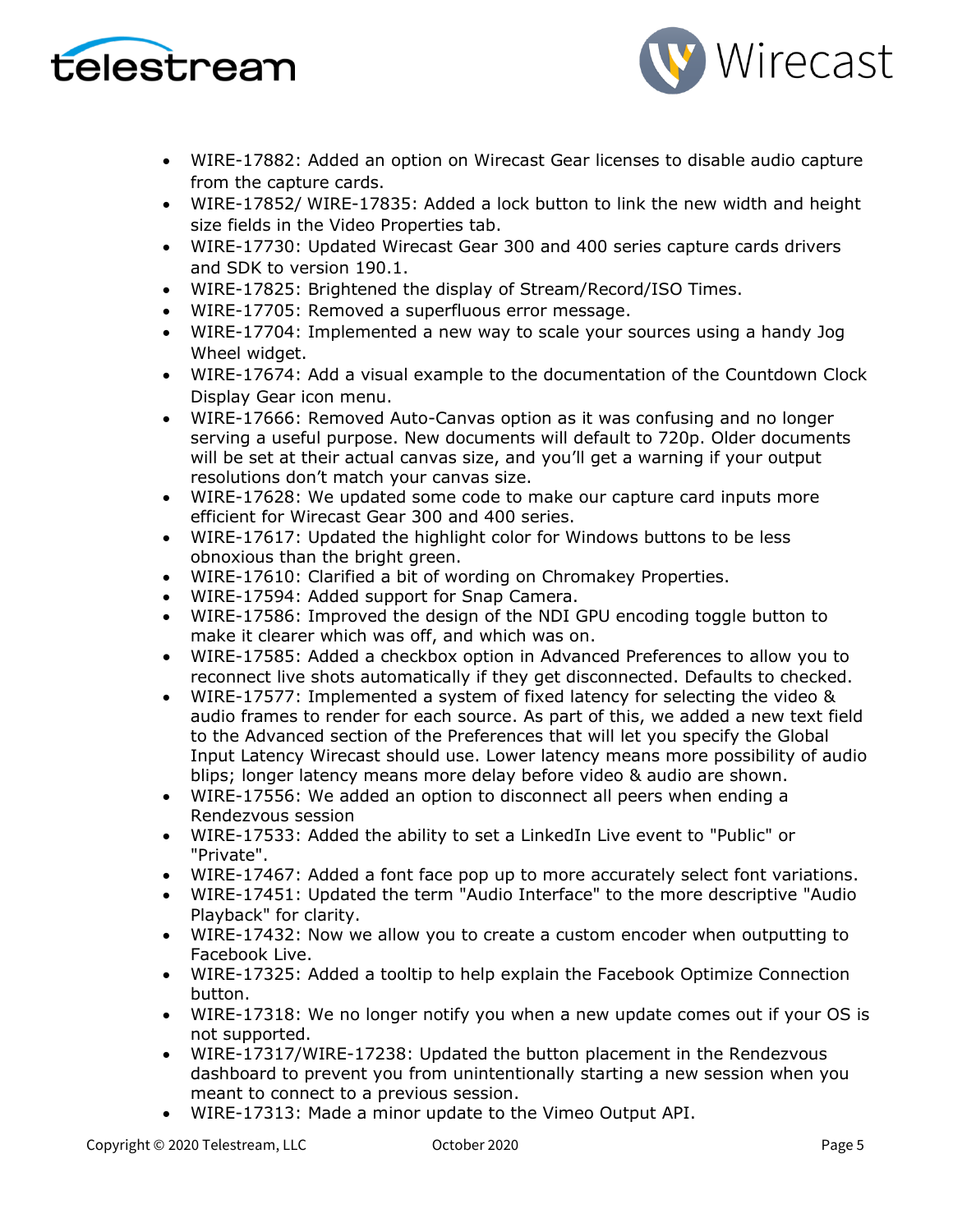



- WIRE-17277: Enabled GPU decoding for NDI sources.
- WIRE-17260/WIRE-16693: Updated our Solid Color overlay functionality with a fancy new GPU-accelerated one.
- WIRE-17229: Gave a minor makeover to our "Add Source" Window layout.
- WIRE-17197: Implemented a number of changes to improve the reconnection behavior of Wirecast Go when used as a source.
- WIRE-17190: Smoothed out audio from sources when connecting and disconnecting.
- WIRE-17077: Updated to NDI SDK 4.5.
- WIRE-17019: Wirecast now opens at the size of the screen instead of at a certain size in the top left corner of the screen
- WIRE-16972: Made some under-the-hood improvements to the Audio Mixer, which should result in an improved efficiency and reduced CPU load.
- WIRE-16933: Upgraded our Webstream plugin (libVLC) to version 3.0.8.
- WIRE-16930/ WIRE-16734/ WIRE-6613 /WIRE-14: Introducing Chroma Key v2: Added new features to our Chroma Key to enable more accurate keying, including spill suppression, edge coloring, clipping ranges and more.
- WIRE-16929: Introducing Color Key: Added a new Color Key feature which keys using colors in the RGB space. Useful for images (logos) that have non-black and non-white backgrounds.
- WIRE-16928: Introducing Luma Key: Added a new Luma Key feature which sets the image alpha based on the intensity (y) value, ignoring the color (U and V) values. This is useful if you have a logo with a white or black background you wish to remove.
- WIRE-16925/WIRE-12741/WIRE-16650: Rebuilt our Mulitviewer, and in the process, added some cool new audio meters.
- WIRE-16847: Implemented a menu & menu items under the 'Switch' menu that restores the toggle functionality of Layers in the Main Shot Display area.
- WIRE-16783: Rebuilt the Shot Layers User Interface- you'll notice some snappier animations and a subtle new look.
- WIRE-16749: Added support for new "made for Kids" guidelines in YouTube destination.
- WIRE-16739: Improve the Output Statistics for RTMP Destinations.
- WIRE-16732: Changed the way we store/show your document thumbnail, to reduce file size.
- WIRE-16699: Rewrote our text widget to, among other things, improve performance and smoothness of scrolling text.
- WIRE-16663: There is now a 'Delete all' button in the Asset Manager window to remove all missing assets at once.
- WIRE-16648: Switched from the Apple-deprecated OpenGL render engine to Metal on macOS.
- WIRE-16129: Major improvements in the way Wirecast sizes incoming video sources. This, along with the new ways you can resize your videos and bounding boxes, should make it much easier to get your media precisely the size you want it to be.
- WIRE-15995/WIRE-17442: We moved the status bar to the bottom of the main document UI to free up space at the top. It will show System CPU, bitrate, dropped frames, viewer count, Facebook reactions and Telestream Cloud status.
- WIRE-15915: Added the ability to bring in an NDI audio only source.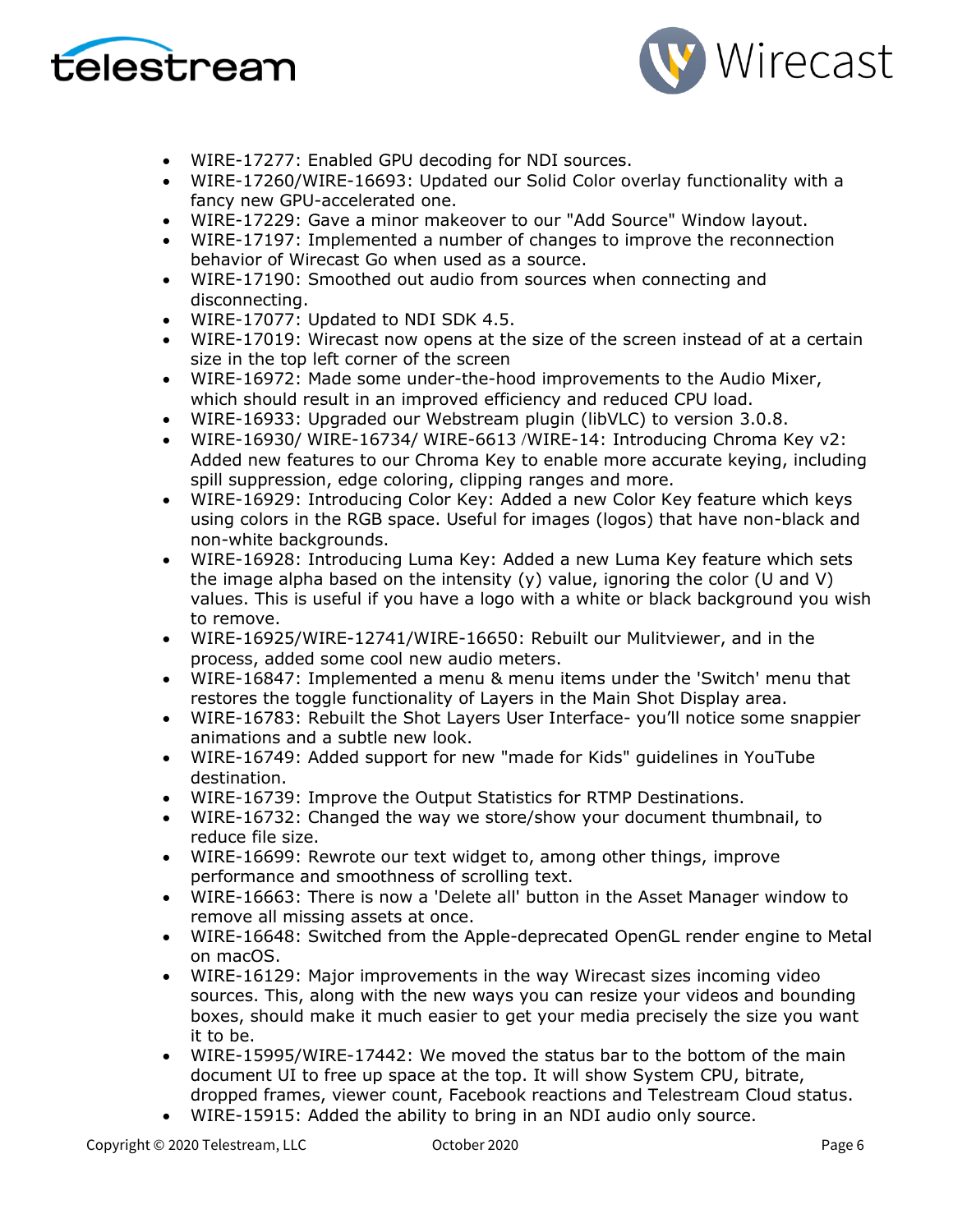



- WIRE-15584: Added an "Add All" button in Rendezvous to more efficiently add all guests at once.
- WIRE-14979: We now allow you to set In and Out points on your Custom (Stinger) transitions.
- WIRE-14072: We added an improvement so that all sources appear and disappear from the source list while the Add Source dialog is showing, so you no longer need to close and reopen the dialog to see updates.
- WIRE-12911: Improved experience when a shot gets disconnected. You now have the option for disconnected shots to be replaced with the red question mark, a transparency, or an image of your choice.
- **Fixes:**
	- WIRE-17879: Fixed an issue with drop shadows on Windows.
	- WIRE-17869: Fixed a word wrapping issue that could occur when specifying Width/Height on macOS.
	- WIRE-17864: Fixed a transition issue on macOS when transitioning media with a drop shadow.
	- WIRE-17863: Fixed a very rare crash that could occur when dragging the Edge Color slider in the Chroma Key properties tab.
	- WIRE-17862: Dragging shots on the Main Shot display should no longer cause Wirecast to become unresponsive on Windows.
	- WIRE-17861: Fixed an issue where clicking "Apply Default" could cause the Chroma Key to stop updating.
	- WIRE-17855: Squashed a crash that could occur when adding a Text shot then adding a Title shot.
	- WIRE-17854: Fixed a crash on that could happen when you quit Wirecast.
	- WIRE-17853: The lock icon on the Shot Layer Properties was inconsistent between macOS and Windows. Not they match.
	- WIRE-17881/WIRE-17849: Fixed some missing translations.
	- WIRE-17845: We updated our trace log to be more useful to us in diagnosing errors.
	- WIRE-17838: The Chroma Key dropper samples were not always aligned with the mouse cursor – now they are.
	- WIRE-17833: Fixed a crash on macOS when saving a document if there were unused assets that were created from the Rendezvous Dashboard.
	- WIRE-17826: Removed some embarrassing text use for testing only.
	- WIRE-17808/ WIRE-17807: Fixed a crash that could happen when dragging JPEG directly onto Shot Layers Tab.
	- WIRE-17806: Fixed another crash that could happen when switching between Playlist tab and Main Shot tab with certain legacy documents.
	- WIRE-17805: Playlists were missing their thumbnail images we found them and put them back.
	- WIRE-17802: Scale-to-Fit button was not doing what it was supposed to do when assets had a crop applied. Now it's behaving.
	- WIRE-17796: Removed references in our User Guide to an old feature involving the ability to move between Keynote slides in Wirecast.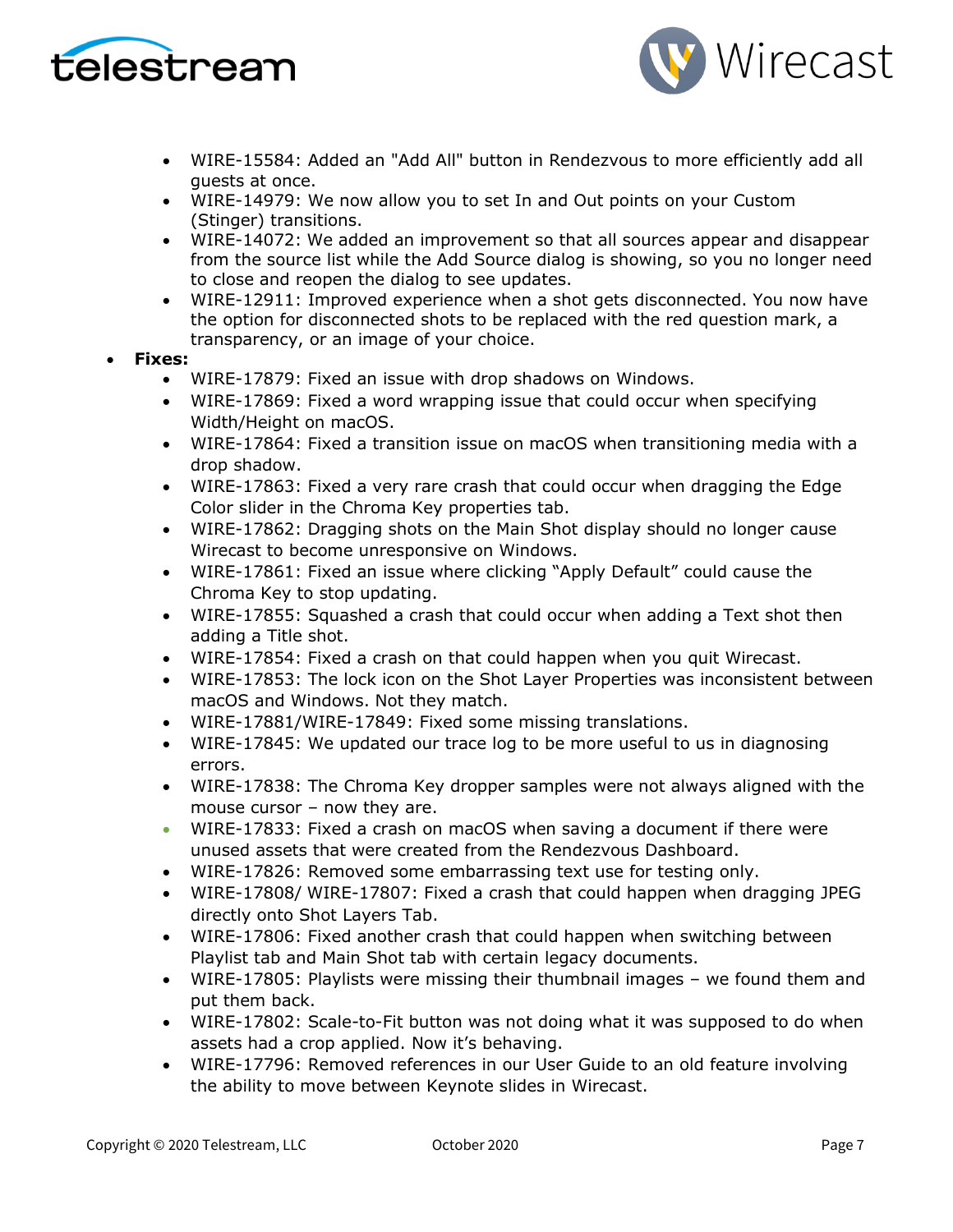



- WIRE-17793: We brightened display of timecode for media playback in Live you're welcome Barrie.
- WIRE-17791: Fixed an error where YouTube accounts with no upcoming events would show "Error retrieving streams from server".
- WIRE-17790: Fixed an issue with our new Chroma/Luma/Color Key where in one Beta version it was making the subject partially transparent.
- WIRE-17783: Loading Wheel no longer appears when transitioning from Clear Layer to any shot on macOS.
- WIRE-17782: Stinger Transitions are now scaled properly in the "Manage Stinger Transitions" menu.
- WIRE-17771: Improved the error message that you'd get if you previewed an event on YouTube, and then went back to Wirecast and tried to enable Auto-Start for that event.
- WIRE-17767: Cut transitions no longer have a one-frame overlap
- WIRE-17749: Fixed an issue that could cause Titler Live sources to disappear if set to auto-live
- WIRE-17746: Fixed a crash on Windows that could happen when importing images
- WIRE-17744: Now you can decorate text with a shadow AND a background
- WIRE-17742: Fixed an issue with text that could potentially corrupt memory.
- WIRE-17739: Fixed a damn memory leak on exit after selecting a layer in Preview
- WIRE-17738: Fixed a crash when switching from Playlists back to the Main Shot Layers
- WIRE-17735: Fixed a flicker in the lower left side of the UI
- WIRE-17734: Another leak fixed also related to clicking on empty preview
- WIRE-17732: Cleaned up our Duplicate Shot Options menu
- WIRE-17721: It was reported that Scale to Fit and Stretch to Fit were not working properly- we revamped that whole area anyway. Be sure to check that out.
- WIRE-17719: The Facetime camera is no longer defaulting to the lowest option
- WIRE-17717: Fixed an indefinite hang that happened when devices were missing
- WIRE-17716: Fixed an issue that could cause the UI to stop responding on Windows after several hours of operation
- WIRE-17715: Translated some text
- WIRE-17713: Text Justify is no longer broken
- WIRE-17111: Scaling-related fix: Rendezvous shots should no longer resize after saving and reopening
- WIRE-17710: We dropped support for macOS 10.13 and added a warning notification that you can't install if you're not on 10.14 or later.
- WIRE-17709: "Smooth" and "Cut" transitions are no longer choppy
- WIRE-17699: We increased the time we attempt to synchronize incoming audio and video sources for ISO recording - in order to handle sync better.
- WIRE-17696: Fixed an issue on Mac where certain transitions would cause all layers to transition instead of just the changed layer
- WIRE-17688: When you add a new output destination, we now don't retain the old data in the new output configuration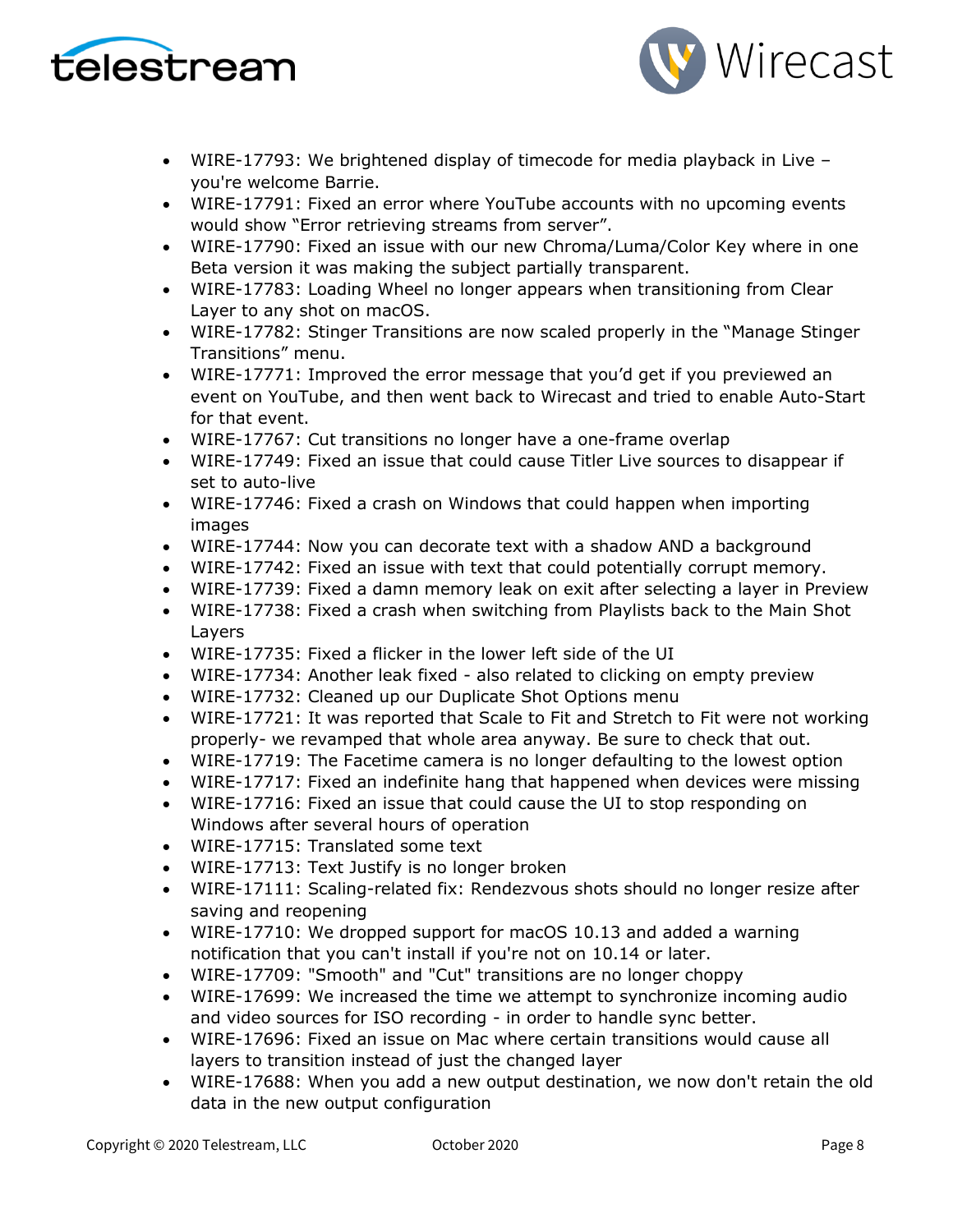



- WIRE-17687: Fixed an issue during long streams that cause latency to accumulate for certain Sources
- WIRE-17677: Fixed several small memory leaks on macOS.
- WIRE-17663: Fixed crash that could occur when opening the LinkedIn Login page on certain machines
- WIRE-17663: Fixed an issue that caused a crash with the LinkedIn OAuth Login page
- WIRE-17662: Output Settings sidebar was not updating when the destination was changed. Now it does.
- WIRE-17658/WIRE-17641: Fixed an issue where deleting a Playlist could cause Wirecast to enter a state where Shots could not be selected.
- WIRE-17646: If you set a delay on your Video Shot it will no longer reset itself intermittently.
- WIRE-17643: Fixed a bug where if you selected Configure Monitor and then System Audio Capture your Config Monitor selection would get reverted to your previous selection.
- WIRE-17642: Fixed a crash on Mac that could occur when you had a screen capture source
- WIRE-17640: Removed Syphon Inject from User Guide.
- WIRE-17639: Fixed a bunch of cropping issues including the Control key not working
- WIRE-17633: We've removed Syphon Frame as a Source Option. Syphon depends on the OpenGL framework, (which Apple is in the process of deprecating), and as of version 14.0, we've moved Wirecast to the Metal framework, which is not compatible with Syphon.
- WIRE-17630: Added a warning when you disconnect Rendezvous sources so you don't accidentally disconnect people.
- WIRE-17629: Removed use of the word "Master" in Wirecast and documentation in favor of Main Shot Bin and Main Audio Mixer.
- WIRE-17627: Fixed drop shadows being upside down on macOS.
- WIRE-17623: Fixed a YouTube authentication issue.
- WIRE-17622: The "Remove when finished" option for media playback works again.
- WIRE-17619: Minor change of text color on the clock to make it visible
- WIRE-17614: If you open your document on a screen that was smaller than the one it was created on it was opening too large to fit in window. That's been fixed.
- WIRE-17609: Fixed a minor issue that would result in Chromakey being selected when you meant to select Lumakey.
- WIRE-17608: Stinger Transitions now maintain their alpha channels
- WIRE-17605: Fixed a rare crash that could happen when a Rendezvous Guest joined a session.
- WIRE-17603/WIRE-17286/WIRE-16571: Fixed an issue that would cause capture cards to switch sources each time you rebooted your computer. See NOTE below.
- WIRE-17599: Fixed a crash that would occur when starting a Rendezvous Session when a disconnected audio source was in the Live Program Out Mix.
- WIRE-17598: Fixed a crash when changing the Solid Color sources' width or height to zero.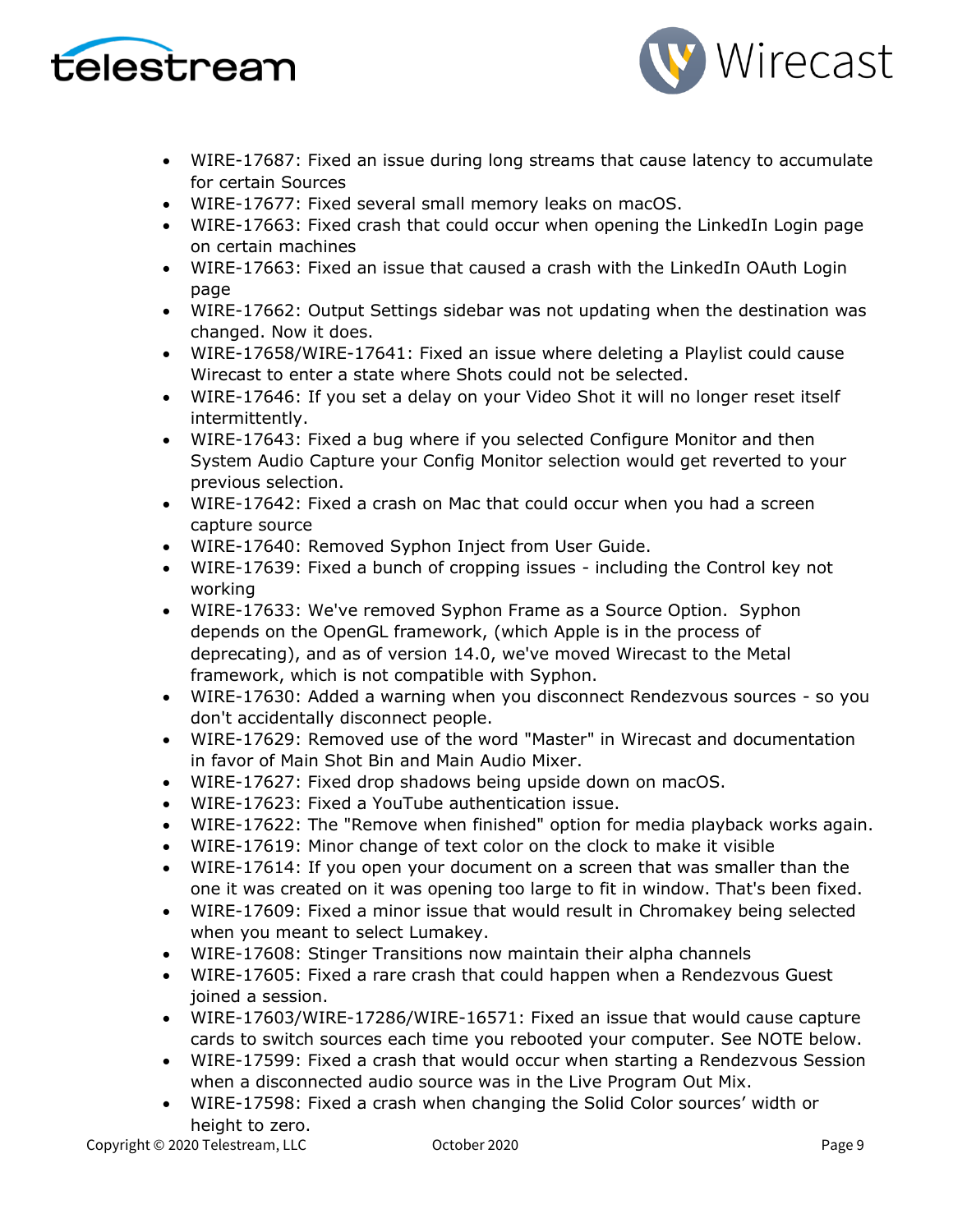



- WIRE-17593: Removed forced bold, italic and bold italic from fonts that don't support them.
- WIRE-17592: Fixed another rare crash on Windows.
- WIRE-17590: Teradek Sources no longer autofill Host, Port and Stream Name.
- WIRE-17588: Fixed an issue on Wirecast Gear 300 and 400 series where the capture cards could drop bits of incoming audio.
- WIRE-17587: Typefaces and typeface shadows were being cut off by bounding box - we've made some fixes to that.
- WIRE-17584: Fixed an issue on Windows where text was disappearing seemingly by evil magic
- WIRE-17580/WIRE-17578: Mattes now work again.
- WIRE-17282: Manual focus on NDI PTZ control now works.
- WIRE-17576: Fixed a crash when switching shots with certain transitions if the Rendezvous Live Output camera was set to the Document's output.
- WIRE-17574: Fixed rare crash on Windows.
- WIRE-17564: Fix rare crash when switching shots to a Rendezvous Guest that has disconnected.
- WIRE-17562: The app UI is no longer obscured on Windows when you've scaled to >100%
- WIRE-17553: Fixed rare crash that could occur when a Dynamic Destination sends Wirecast an invalid XML file.
- WIRE-17546: Fixed an issue causing a shot to flicker and video to freeze
- WIRE-17537 and WIRE-16355: Fixed some audio issues when using Elgato Game Capture HD60 Pro
- WIRE-17536: More translations of text
- WIRE-17527/ WIRE-16883: Fixed rare crash at quit on macOS.
- WIRE-17525: Fixed a bug where you could inexplicably no longer manipulate shots using your mouse
- WIRE-17522: Fixed another rare lockup
- WIRE-17512: In the Audio Properties panel, it turns out changes made to the gain channel sliders were not being sent live.
- WIRE-17490: The Select Screen Region feature of Screen Capture now works again on macOS.
- WIRE-17489: Fixed a few issues with text scrolling that were known issues in Beta 1.
- WIRE-17465: Fixed an issue where output destination names would rebel, if left unnamed, and take over a name from an existing destination.
- WIRE-17463/ WIRE-17420/ WIRE-16591/ WIRE-15317: Satisfyingly, fixed a number of rare crashes that could occur when switching shots.
- WIRE-17460: Now we impose a limit (75) on the number of layers within a shot (for your own good).
- WIRE-17448: Removed Studio badges from Wirecast UI.
- WIRE-17441: Fixed a possible audio sync issue stemming from the capture cards in Wirecast Gear 300 and 400 series.
- WIRE-17440: Updated the Facebook Live API to make it possible to schedule a live event on Facebook from Wirecast again.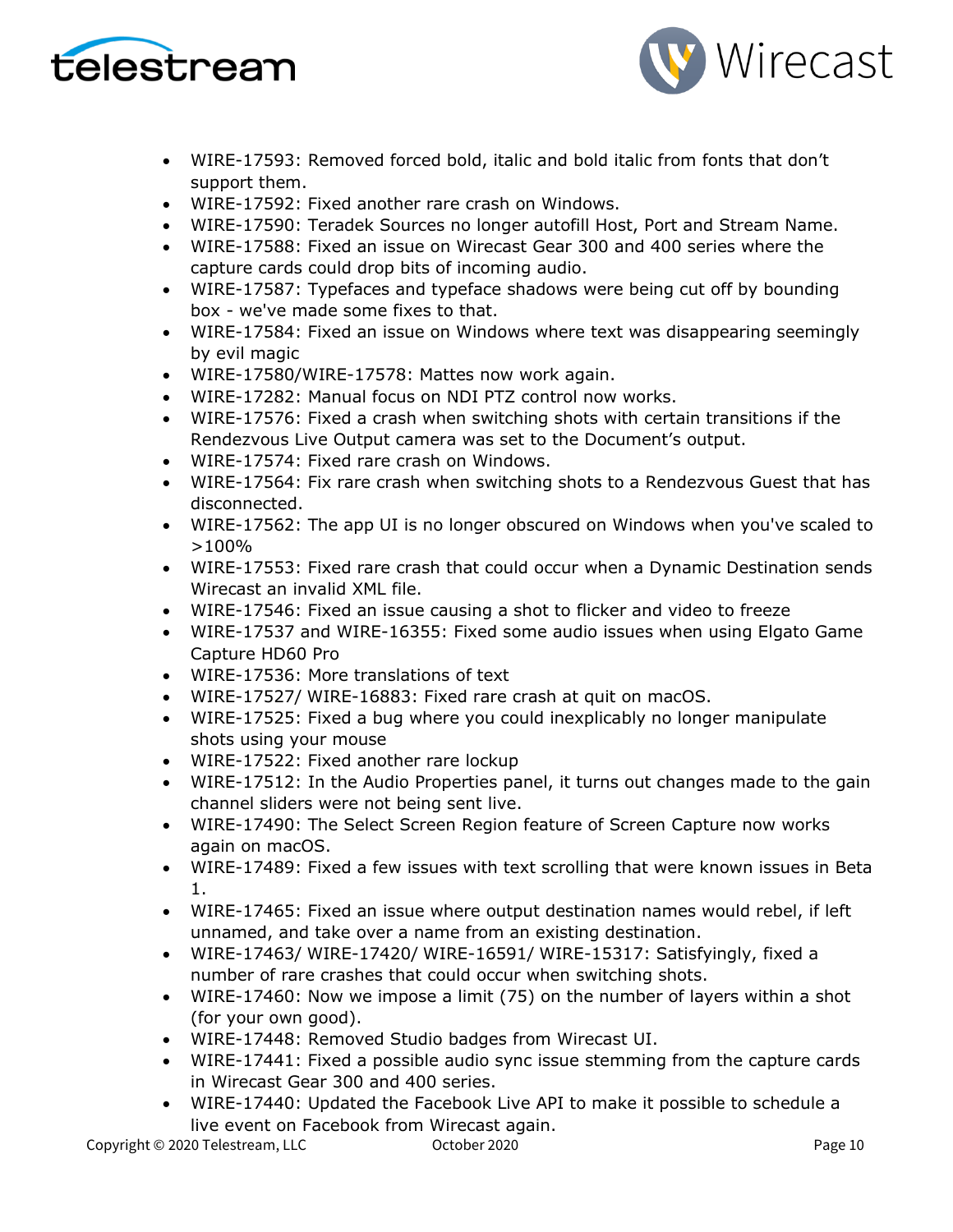



- WIRE-17427/WIRE-13538: Resolved a crash that could occur if you added more than 49 layers to a shot.
- WIRE-17412: Fixed a very rare hang when deleting a replay layer.
- WIRE-17408/ WIRE-17334: Fixed an issue that would let you close a document without saving some source properties settings - thus causing you to lose those settings.
- WIRE-17378/WIRE-17213: Fixed issue where your text and clock shots would suddenly go missing.
- WIRE-17373: Auto-Canvas was sometimes reporting the wrong resolution.
- WIRE-17343: Added a font face pop up to more accurately select font variations.
- WIRE-17323: Fixed a confusing error that would show a Wirecast crash error upon opening.
- WIRE-17315: The websocket connection to the server was closing unexpectedly when using a VPN service with Rendezvous. So now we add a periodic ping to keep the websocket connection alive.
- WIRE-17304: Restricted Virtual Camera to only output from one document at a time.
- WIRE-17303: Fixed a scaling issue where icons could be erroneously horizontally stretched
- WIRE-17302: Input fields in Output Settings are no longer unresponsive following a single factor authentication failure.
- WIRE-17291: Fixed a Fatal Application error that could occur when streaming
- WIRE-17279: Fixed a crash that could occur if your document freaked out and got into a state where it wasn't ready for the next action. This could occur when attempting a screen capture when an audio driver is not installed, or you have shots programmed to an Elgato StreamDeck.
- WIRE-17261/ WIRE-17174: NDI audio can now be sent joyously and distortionfree to Rendezvous participants
- WIRE-17259: Wirecast no longer fails silently when attempting to connect to a scan converter source that's larger than 8K.
- WIRE-17256: Now we don't prompt you twice to overwrite saved documents on macOS Catalina.
- WIRE-17243: Cleaned up our YouTube output settings adding better error messaging and streamlining the way you start/stop events
- WIRE-17236: Icons were incorrectly displaying mute in a browser connection when entering a Rendezvous session.
- WIRE-17226: Updated the Media File icons are the same in the Add Source dialog.
- WIRE-17216: Documentation now correctly notes that Monitor screen capture will provide a higher frame rate source than a Window screen capture.
- WIRE-17210: Fixed a minor memory leak in the YouTube Destination.
- WIRE-17201: YouTube is deprecating the StreamNow functionality. All YouTube live streams must now be done through events. So we changed some stuff related to that.
- WIRE-17196: Worked around an issue where the NDI HX app provides invalid audio timestamps when sending to Windows.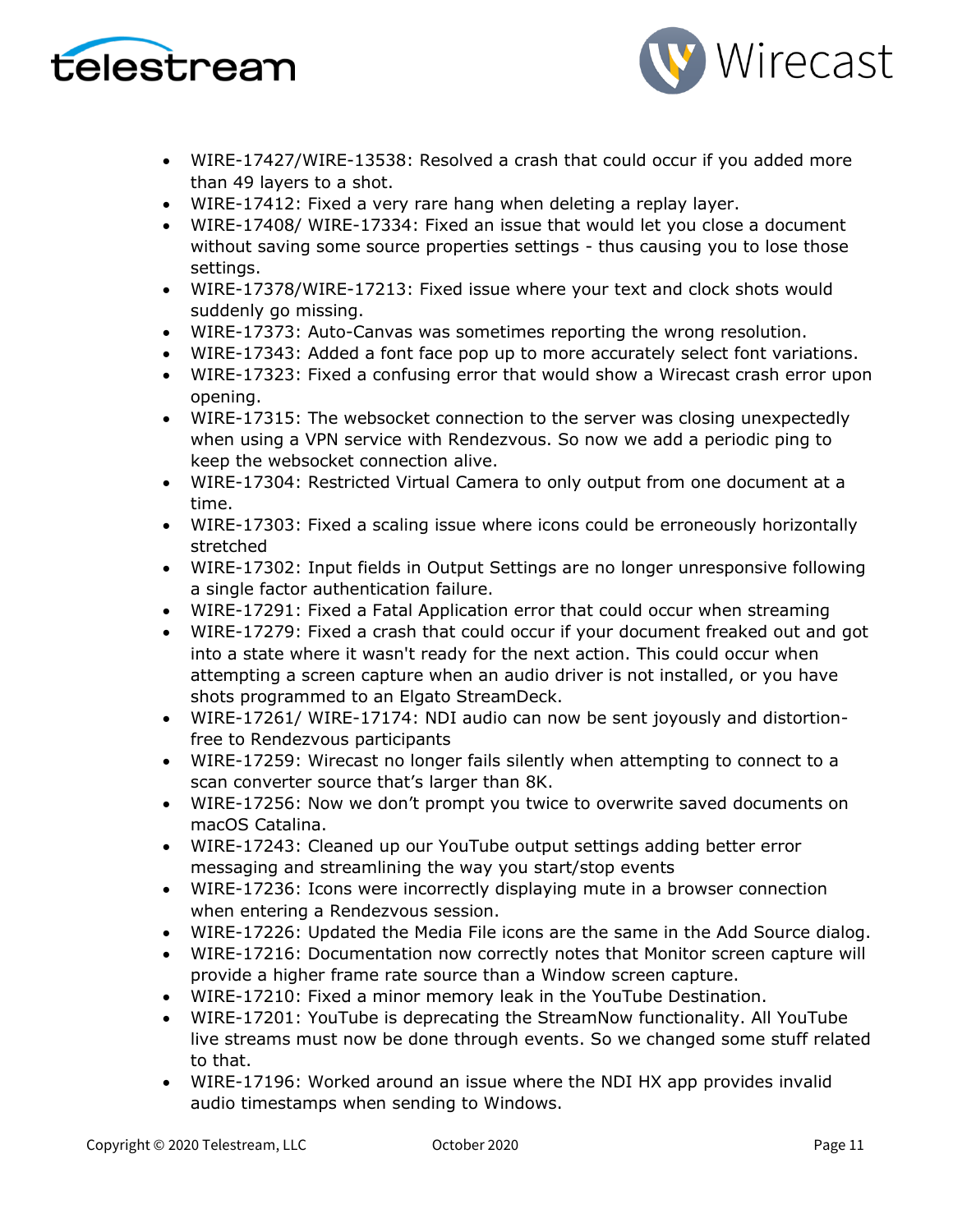



- WIRE-17192: We disabled the Facebook Speed test when streaming via Wirecast Restream since the location wasn't local and optimizations were invalid
- WIRE-17189: Emojis, and other characters are showing correctly again in Rendezvous.
- WIRE-17169: Added a notification when attempting to install on Windows 8.x. (Psst: It requires Windows 10 or higher).
- WIRE-17164: Canvas Size limitations are now enforced when using custom presets.
- WIRE-17150: If your document was saved with a layer off in a previous version of Wirecast, and opened in Wirecast 13, the layer would not appear. We found your missing layer and brought it home.
- WIRE-17148/WIRE-17075: Fixed a rare crash when running the app in the background on macOS.
- WIRE-17142: When sending live captions through our WebServices platform, certain platforms are not handling b-frames correctly resulting in garbled captions. To account for that, we added new "Cloud Captioning" encoding presets that turn b-frames off and increase bit rate (to account for inherent quality loss of turning off b-frames).
- WIRE-17278: Now your encoding preset won't spontaneously change after you create an event.
- WIRE-17133: Add documentation for sources that can be used with ISO Recording.
- WIRE-17126: Selected transition was not used when using Keyboard Shortcuts when AutoLive was enabled.
- WIRE-17124: Add ability to Screen Capture hardware accelerated applications on Windows 10 1903 and higher. Examples are Chrome, Firefox and Zoom.
- WIRE-17095: Improve the peak bitrate behavior of the Apple H.264 encoder. This fix only applies to macOS 10.15+.
- WIRE-17087: Fixed an error in the YouTube API caused by the reported user's region being unsupported
- WIRE-17084: Facebook recently made changes to Groups that restricts any app from accessing certain features, such as the Live API, until an admin grants access to the app. We updated our error message for this so you might actually know what it means and what to do about it.
- WIRE-17080: Increased the efficiency of data calls for Facebook scheduled events
- WIRE-17065: Fixed an issue using audio interfaces with Rendezvous on macOS.
- WIRE-17063: Improved resiliency when dealing with apps that feed us video timestamps that are off from the audio timestamps (e.g. JustWifiCam on iOS).
- WIRE-17055: Fixed a crash that could occur while setting up a YouTube event
- WIRE-16994: There were some unnecessary horizontal scroll bars on Windows that we removed. Now you won't be tempted to scroll when you can't.
- WIRE-16973: Made some under-the-hood fixes to reduce CPU on Mac
- WIRE-16963/WIRE-16904: Fixed an issue where sources on your Live and Preview would scale to 1/4 when dragging your document from one monitor to another on macOS.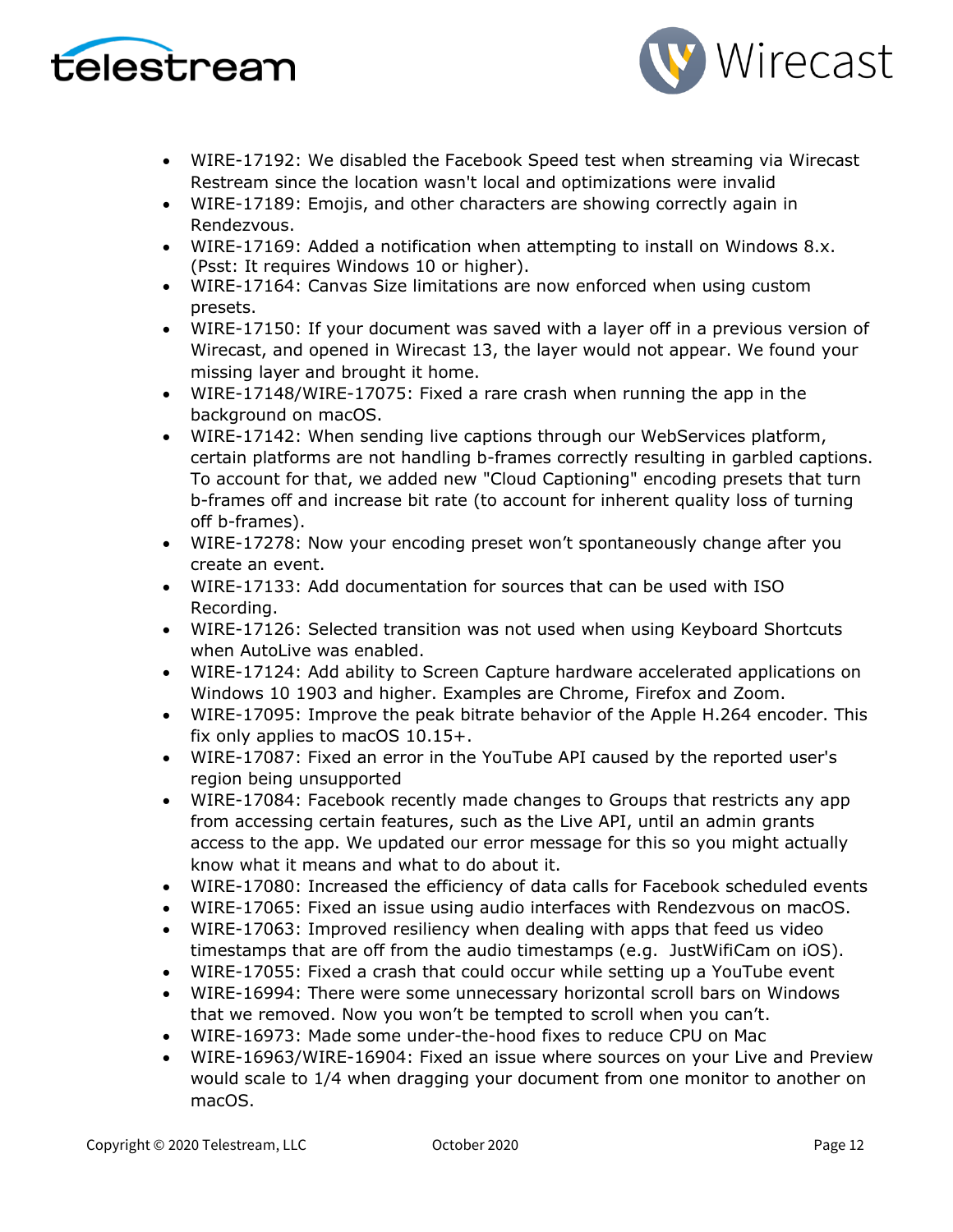



- WIRE-16924: Added trace logs to improve our ability to track errors to YouTube streaming.
- WIRE-16917: Fixed issue where icons in the Main Shot Display were not handled consistently across audio sources and in some cases were not respecting the addition/removal of layers containing audio
- WIRE-16912: Fixed a horizontal misalignment of Bitrate in the Output Statistics
- WIRE-16911: Fixed horizontal alignment of Channel in the Rendezvous Audio Mixer in certain languages.
- WIRE-16910/WIRE-16905/WIRE-16903 /WIRE-16707/WIRE-16784: Fixed a variety of missing translations.
- WIRE-16908: Made our error message more understandable if you were to select Live Captions without having Telestream Cloud Settings selected.
- WIRE-16907/WIRE-16826: Fixed a couple of error messages that were displaying incorrectly, especially when in dark mode.
- WIRE-16906: Fixed text overflow in the Keyboard Shortcuts Preferences Pane in certain languages.
- WIRE-16869: Made some changes to the YouTube destination to more elegantly handle accounts that don't have pre-existing events
- WIRE-16835: Fixed the layout of our Support Assistant in several languages.
- WIRE-16825: Fixed a rare hang when exiting to Multiviewer while ingesting a BlackMagic source.
- WIRE-16820: Added CPU data to the trace log on exit.
- WIRE-16811: Added a manual configuration option for audio sample rate that will let you pick the value that matches your incoming source. (Note: you can only configure the audio sample rate when automatic format detection is disabled. We do this to prevent people (we won't name names) who don't know what they're doing, to set it to 196kHz - because they may think bigger is better - and then call support or get stuck because they don't understand what's happening. So, yeah. We're restricting this for your own good. When format detection is enabled, we assume the audio is 48 kHz.)
- WIRE-16799: Crash when declining a macOS prompt to install Osaka font.
- WIRE-16779: Fixed a crash that would occur when stopping two live streams to Twitter/Periscope.
- WIRE-16778: Fixed an issue playing audio from WASAPI devices.
- WIRE-16776: We've taken some extraordinary measures to ensure that web stream sources stay connected and don't freeze in Wirecast - even if they restart, end, enter an error state or we stop receiving data for any number of reasons. We now try our darnedest to reconnect.
- WIRE-16768: Output Settings UI has some minor alignment issues on macOS.
- WIRE-16763: Fixed a crash that could occur if you had a hotkey with no name, and you right-clicked a shot.
- WIRE-16762: Fixed an issue that could occur when using a source that produces JPEG frames, on a computer that is not fast enough to decode them in real-time. The result was a backlog of frames that would cause the source's video to be delayed and out of sync with any live audio. (This could've also happened when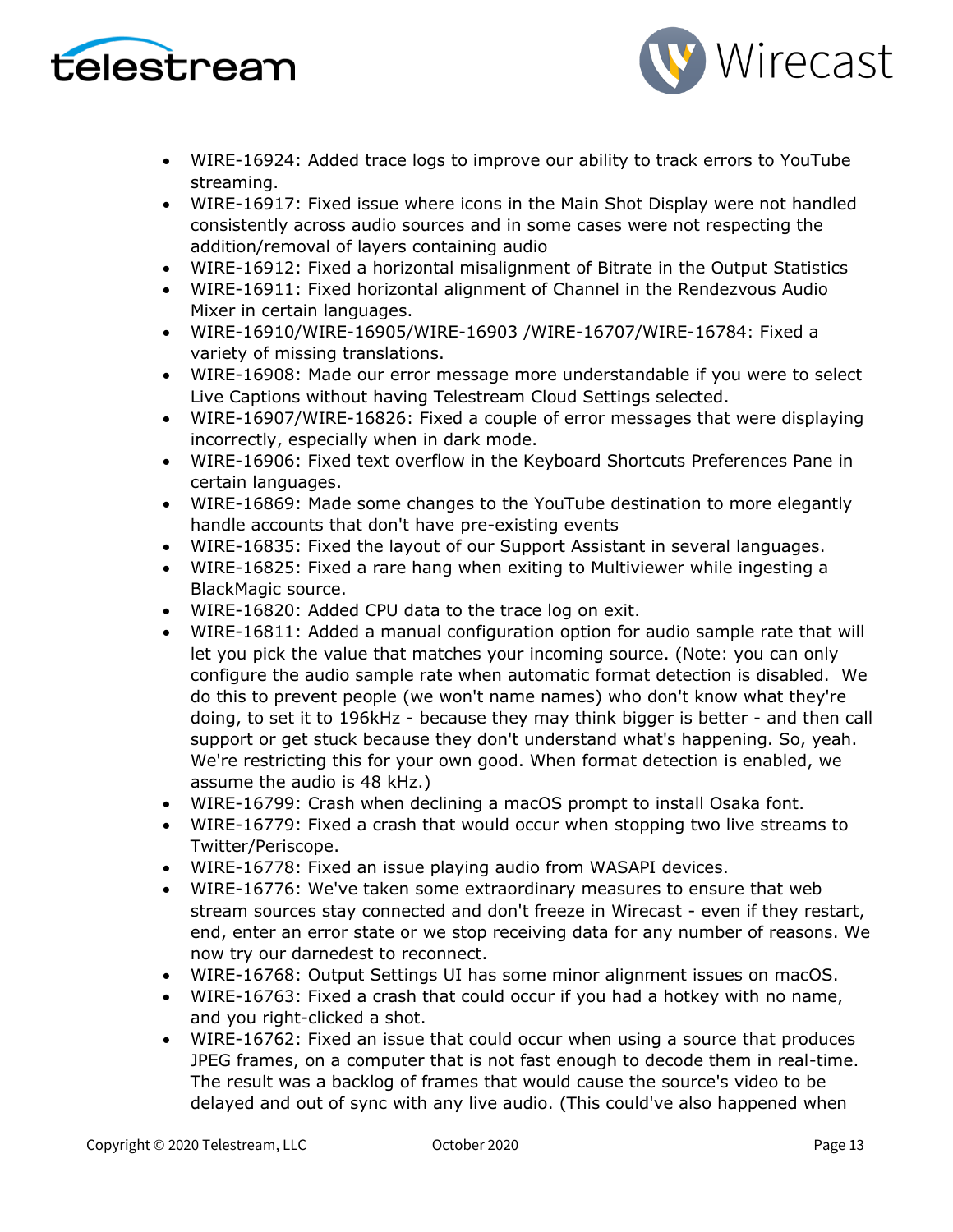



deinterlacing video from a task source (though less likely since deinterlacing is relatively quick).

- WIRE-16760: Wirecast was trying to use deselected/unused output destinations when Live Captions was selected. It won't do that anymore.
- WIRE-16747: Fixed our copyright date in the About window.
- WIRE-16745: Flash is dead. We're not going to warn you that it's not installed anymore.
- WIRE-16713: Reconfigured NDI Output to avoid "clocking" the output which was intended to help file-based outputs but effectively slowed down real-time sources, resulting in for example, dropped frames at 1080p60.
- WIRE-16694: Reconfigured NDI Output, which effectively improved several issues- one of which was an observed A/V sync issue on NDI Out.
- WIRE-16684: Fixed an issue that cause no video from the Logitech B910 when using Motion JPEG.
- WIRE-16643: The option to move a shot from a Playlist back to the Main Shot list… is back.
- WIRE-16627: Fixed an issue where Scheduled Events in YouTube were going live immediately.
- WIRE-16613: Restored the ability for keyboard navigation in dialog boxes on macOS.
- WIRE-16611: The Source Properties Panel is now labeled with the type of source
- WIRE-16588: Fixed some artifacts that could appear when interacting with your document.
- WIRE-16457/ WIRE-15874: Implemented auto-reconnect for webstream sources if they unexpectedly disconnect
- WIRE-16424: Wirecast no longer crashes when Windows Defender's Controlled Folder Access is enabled
- WIRE-16306: Fixed an issue where you could drop frames after enabling Chroma Key.
- WIRE-16237: Fixed an issue that would cause NVENC encoding to fail on certain laptops with dual GPUs.
- WIRE-16124: Another scaling-related fix: Certain templates are no longer skewed
- WIRE-16020: Fixed it so that frames are no longer being dropped on certain transitions.
- WIRE-15781: Now, modifying the canvas size does not cause the Multiviewer to stop updating.
- WIRE-15729: Now, when an ISO/replay recording's source becomes unavailable, the recording stops and must be manually restarted. User is informed of the stoppage via the status bar.
- WIRE-15632: Beta: Enabled multi-bitrate adjustments in webstream sources for better quality.
- WIRE-15586: Fixed an issue that could cause latency to accumulate for certain Sources if they were in a playlist in the live canvas.
- WIRE-15483: Fixed an audio popping issue when using Blackmagic source.
- WIRE-15296: Fixed a doozie that caused Skype NDI sources to randomly resize.